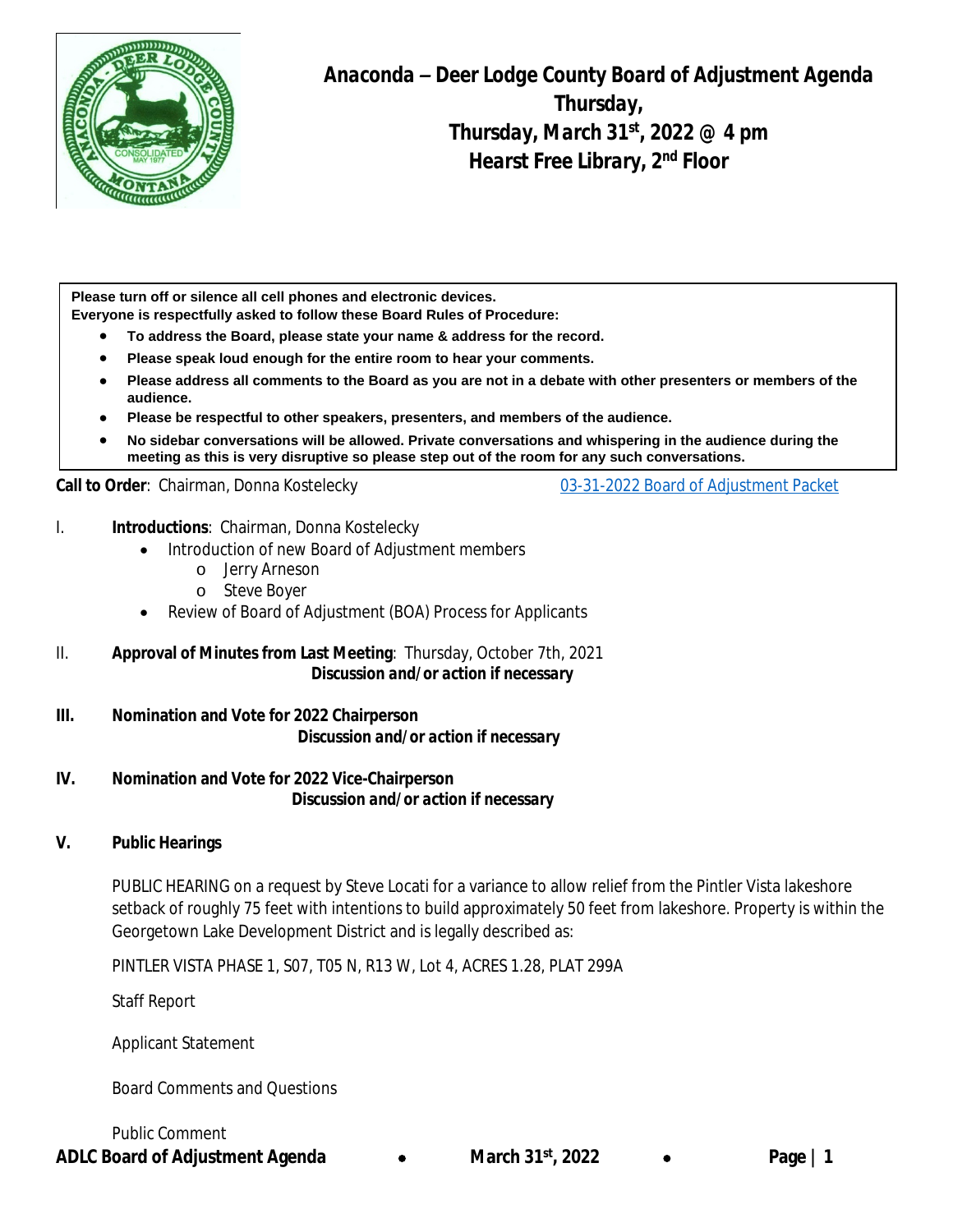

*Anaconda – Deer Lodge County Board of Adjustment Agenda Thursday, Thursday, March 31st, 2022 @ 4 pm Hearst Free Library, 2nd Floor*

## *At this time, the Board of Adjustment can take action to approve/deny Variance 22-001*

PUBLIC HEARING on a request by Tim Hilmo on behalf of J T Ranches LLC for a variance to allow relief from [Sec.24-275\(3\)](https://library.municode.com/mt/anaconda-deer_lodge_county/codes/code_of_ordinances?nodeId=PTIICOOR_CH24DEPESY_ARTXXIVOPDEDIOD_S24-275DEST) of the Development Permit System which requires a minimum lot size of 2.5 acres in the Opportunity Development District. Applicant proposes to create a 2-acre lot separating an existing residence and garage from area used as a hay field. Property is legally described as:

OPPORTUNITY ORIGINAL TOWNSITE, S15, T04 N, R10 W, Lot 63, ACRES 10

Staff Report

Applicant Statement

Board Comments and Questions

Public Comment

## *At this time, the Board of Adjustment can take action to approve/deny Variance 21-002*

PUBLIC HEARING on a request by Sandy Palakovich on behalf of Lois & Allyn Harris to allow relief from [Sec. 24-](https://library.municode.com/mt/anaconda-deer_lodge_county/codes/code_of_ordinances?nodeId=PTIICOOR_CH24DEPESY_ARTXIXSPHIDEDISH_S24-225DEST) 255 (5) minimum lot size of 5-acres in the Spring Hill Development District. Applicant proposes to re-align boundaries yielding a 4.03-acre and a 3.52-acre lot. Property is legally described as:

S22, T05 N, R12 W, ACRES 10.06, G.LOTS 27, 28 & 44

Staff Report

Applicant Statement

Board Comments and Questions

Public Comment

*At this time, the Board of Adjustment can take action to approve/deny Variance 21-003*